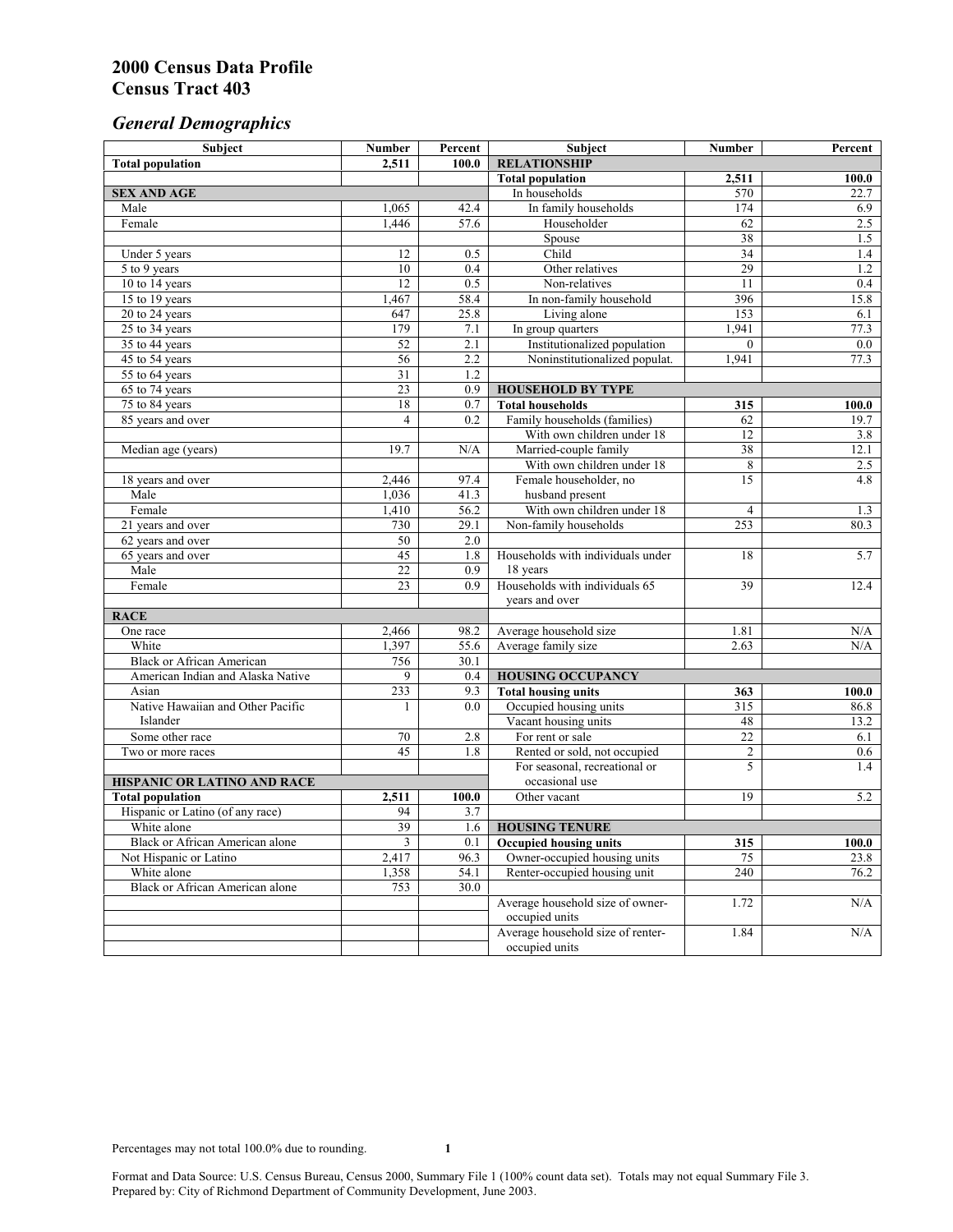## *Social Characteristics*

| <b>Subject</b>                              | <b>Number</b>            | Percent       | <b>Subject</b>                         | <b>Number</b>   | Percent |
|---------------------------------------------|--------------------------|---------------|----------------------------------------|-----------------|---------|
| <b>SCHOOL ENROLLMENT</b>                    | <b>RESIDENCE IN 1995</b> |               |                                        |                 |         |
| Population 3 years and over enrolled in     | 2,164                    | 100.0         | Population 5 years and over            | 2,455           | 100.0   |
| school                                      |                          |               | Same house in 1995                     | 643             | 26.2    |
| Nursery school, preschool                   | $\mathbf{0}$             | 0.0           | Different house in the U.S. in         | 1.767           | 72.0    |
| Kindergarten                                | $\overline{0}$           | 0.0           | 1995                                   |                 |         |
| Elementary school (grades 1-8)              | 31                       | 1.4           | Same county                            | 99              | 4.0     |
| High school (grades 9-12)                   | $\overline{36}$          | 1.7           | Different county                       | 1,668           | 67.9    |
| College or graduate school                  | 2.097                    | 96.9          | Same state                             | 1,297           | 52.8    |
|                                             |                          |               | Different state                        | 371             | 15.1    |
| EDUCATIONAL ATTAINMENT                      |                          |               | Elsewhere in 1995                      | 45              | 1.8     |
| Population 25 years and over                | 302                      | 100.0         |                                        |                 |         |
| Less than 9 <sup>th</sup> grade             | 33                       | 10.9          | NATIVITY AND PLACE OF BIRTH            |                 |         |
| $9th$ to $12th$ grade, no diploma           | 26                       | 8.6           | <b>Total population</b>                | 2,486           | 100.0   |
| High school graduate (includes equivalency) | 28                       | 9.3           | Native                                 | 2,355           | 94.7    |
| Some college, no degree                     | 84                       | 27.8          | <b>Born</b> in United States           | 2,311           | 93.0    |
| Associate degree                            | $\theta$                 | 0.0           | State of residence                     | 1,346           | 54.1    |
| Bachelor's degree                           | 41                       | 13.6          | Different state                        | 965             | 38.8    |
| Graduate or professional degree             | 90                       | 29.8          | Born outside United States             | 44              | 1.8     |
| Percent high school graduate or higher      | 80.5%                    | N/A           | Foreign born                           | 131             | 5.3     |
| Percent bachelor's degree or higher         | 43.4%                    | N/A           | Entered 1990 to March 2000             | 63              | 2.5     |
|                                             |                          |               | Naturalized citizen                    | 51              | 2.1     |
| <b>MARITAL STATUS</b>                       |                          | Not a citizen | 80                                     | 3.2             |         |
| Population 15 years and over                | 2,424                    | 100.0         |                                        |                 |         |
| Never married                               | 1,190                    | 49.1          | <b>REGION OF BIRTH OF FOREIGN BORN</b> |                 |         |
| Now married, not including separated        | 1,134                    | 46.8          | Total (excluding born at sea)          | 131             | 100.0   |
| Separated                                   | 13                       | 0.5           | Europe                                 | 16              | 12.2    |
| Widowed                                     | 21                       | 0.9           | Asia                                   | 77              | 58.8    |
| Female                                      | 15                       | 0.6           | Africa                                 | 11              | 8.4     |
| Divorced                                    | 66                       | 2.7           | Oceania                                | $\Omega$        | 0.0     |
| Female                                      | 34                       | 1.4           | Latin America                          | $\overline{27}$ | 20.6    |
|                                             |                          |               | Northern America                       | $\theta$        | 0.0     |
| <b>GRANDPARENTS AS CAREGIVERS</b>           |                          |               |                                        |                 |         |
| Grandparent living in household with<br>29  |                          | 100.0         | <b>LANGUAGE SPOKEN AT HOME</b>         |                 |         |
| one or more own grandchildren under 18      |                          |               | Population 5 years and over            | 2,455           | 100.0   |
| years                                       |                          |               | English only                           | 2,110           | 85.9    |
| Grandparent responsible for grandchildren   | $\overline{7}$           | 24.1          | Language other than English            | 345             | 14.1    |
|                                             |                          |               | Speak English less than<br>"very well" | 75              | 3.1     |
| <b>VETERAN STATUS</b>                       |                          |               |                                        | 91              |         |
| Civilian population 18 years and over       | 2,388                    | 100.0         | Spanish                                | 15              | 3.7     |
| Civilian veterans                           | 18                       | 0.8           | Speak English less than<br>"very well" |                 | 0.6     |
| <b>DISABILITY STATUS OF THE CIVILIAN</b>    | Other Indo-European      | 139           | 5.7                                    |                 |         |
| NONINSTITUTIONALIZED POPULATION             | languages                |               |                                        |                 |         |
| Population 5 to 20 years                    | 1,666                    | 100.0         | Speak English less than                | 25              | 1.0     |
| With a disability                           | 203                      | 12.2          | "very well"                            |                 |         |
| Population 21 to 64 years                   | 742                      | 100.0         | Asian and Pacific Island               | 98              | 4.0     |
| With a disability                           | 102                      | 13.7          | languages                              |                 |         |
| Percent employed                            | 27.5%                    | N/A           | Speak English less than                | 35              | 1.4     |
| No disability                               | 640                      | 86.3          | "very well"                            |                 |         |
| Percent employed                            | 59.8%                    | $\rm N/A$     | Other Languages                        | 17              | 0.7     |
| Population 65 years and over                | 42                       | 100.0         | Speak English less than                | $\overline{0}$  | 0.0     |
| With a disability                           | $\theta$                 | 0.0           | "very well"                            |                 |         |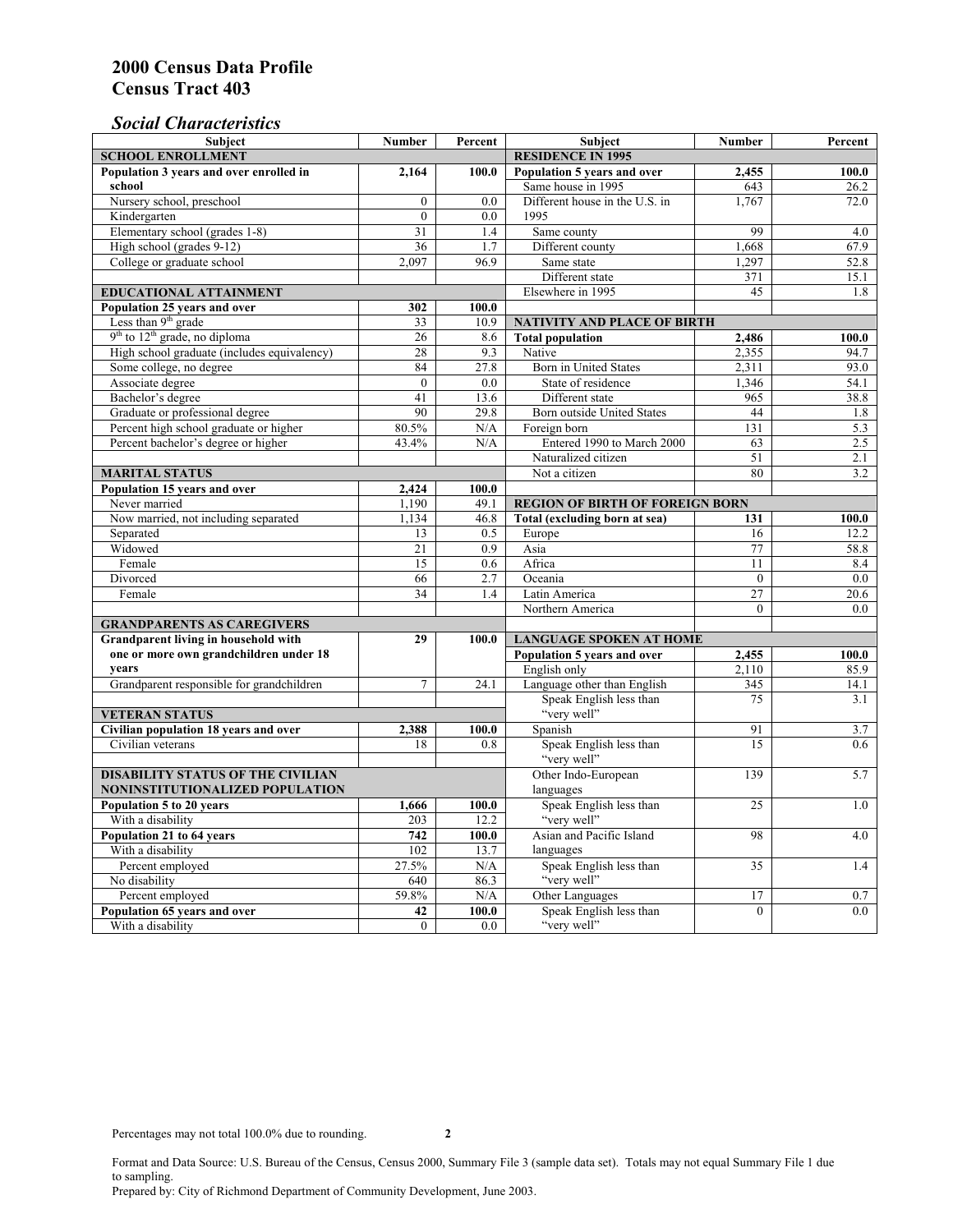#### *Economic Characteristics*

| <b>Subject</b>                                                      | Number           | Percent               | Subject                               | Number           | Percent          |
|---------------------------------------------------------------------|------------------|-----------------------|---------------------------------------|------------------|------------------|
| <b>EMPLOYMENT STATUS</b>                                            |                  | <b>INCOME IN 1999</b> |                                       |                  |                  |
| Population 16 years and over                                        | 2,424            | 100.0                 | <b>Households</b>                     | 326              | 100.0            |
| In labor force                                                      | 1,678            | 69.2                  | Less than \$10,000                    | 88               | 27.0             |
| Civilian labor force                                                | 1,673            | 69.0                  | \$10,000 to \$14,999                  | 39               | 12.0             |
| Employed                                                            | 894              | 36.9                  | \$15,000 to \$24,999                  | 70               | 21.5             |
| Unemployed                                                          | 779              | 32.1                  | \$25,000 to \$34,999                  | $\overline{24}$  | 7.4              |
| Percent of civilian labor force                                     | 46.6%            | N/A                   | \$35,000 to \$49,999                  | 34               | 10.4             |
| Armed Forces                                                        | 5                | 0.2                   | \$50,000 to \$74,999                  | 44               | 13.5             |
| Not in labor force                                                  | 746              | 30.8                  | \$75,000 to \$99,999                  | $\mathbf{0}$     | $0.0\,$          |
| Females 16 years and over                                           | 1,419            | 100.0                 | \$100,000 to \$149,999                | 17               | 5.2              |
| In labor force                                                      | 996              | 70.2                  | \$150,000 to \$199,999                | $\mathbf{0}$     | $\overline{0.0}$ |
| Civilian labor force                                                | 996              | 70.2                  | \$200,000 or more                     | 10               | 3.1              |
| Employed                                                            | 536              | 37.8                  | Median household income (dollars)     | 18.000           | N/A              |
| Own children under 6 years                                          | 14               | 100.0                 |                                       |                  |                  |
| All parents in family in labor force                                | 14               | 100.0                 | With earnings                         | 260              | 79.8             |
|                                                                     |                  |                       | Mean earnings (dollars)               | 22,312           | N/A              |
| <b>COMMUTING TO WORK</b>                                            |                  |                       | With Social Security income           | 60               | 18.4             |
| Workers 16 years and over                                           | 830              | 100.0                 | Mean Social Security income           | 10,290           | N/A              |
| Car, truck, or van – drove alone                                    | 406              | 48.9                  | (dollars)                             |                  |                  |
| Car, truck, or van - carpooled                                      | 121              | 14.6                  | With Supplemental Security income     | $\boldsymbol{0}$ | $0.0\,$          |
| Public transportation (including taxicab)                           | 42               | 5.1                   | Mean Supplemental Security            | $\theta$         | N/A              |
| Walked                                                              | 247              | 29.8                  | income (dollars)                      |                  |                  |
| Other means                                                         | 6                | 0.7                   | With public assistance income         | $\boldsymbol{0}$ | $0.0\,$          |
| Worked at home                                                      | 8                | 1.0                   | Mean public assistance income         | $\theta$         | N/A              |
| Mean travel time to work (minutes)                                  | 16.6             | N/A                   | (dollars)                             |                  |                  |
|                                                                     |                  |                       | With retirement income (dollars)      | 17               | 5.2              |
|                                                                     | 894              | 100.0                 |                                       |                  | N/A              |
| Employed civilian population 16 years and over<br><b>OCCUPATION</b> |                  |                       | Mean retirement income (dollars)      | 38,218           |                  |
| Management, professional, and related occupations                   |                  |                       |                                       |                  |                  |
|                                                                     | 256              | 28.6<br>23.9          | <b>Families</b><br>Less than \$10,000 | 56               | 100.0            |
| Service occupations                                                 | 214              |                       |                                       | 6                | 10.7             |
| Sales and office occupations                                        | 338              | 37.8                  | \$10,000 to \$14,999                  | $\mathbf{0}$     | 0.0              |
| Farming, fishing, and forestry occupations                          | $\boldsymbol{0}$ | 0.0                   | \$15,000 to \$24,999                  | $\mathbf{0}$     | 0.0              |
| Construction, extraction, and maintenance                           | $\overline{33}$  | 3.7                   | \$25,000 to \$34,999                  | $\mathbf{0}$     | 0.0              |
| occupations                                                         |                  |                       | \$35,000 to \$49,999                  | 6                | 10.7             |
| Production, transportation, and material moving                     | 53               | 5.9                   | \$50,000 to \$74,999                  | 27               | 48.2             |
| occupations                                                         |                  |                       | \$75,000 to \$99,999                  | $\boldsymbol{0}$ | 0.0              |
|                                                                     |                  |                       | \$100,000 to \$149,999                | $\overline{7}$   | 12.5             |
| <b>INDUSTRY</b>                                                     |                  |                       | \$150,000 to \$199,999                | $\mathbf{0}$     | 0.0              |
| Agriculture, forestry, fishing and hunting, and                     | $\boldsymbol{0}$ | 0.0                   | \$200,000 or more                     | 10               | 17.9             |
| mining                                                              |                  |                       | Median family income (dollars)        | 59,333           | N/A              |
| Construction                                                        | 8                | 0.9                   |                                       |                  |                  |
| Manufacturing                                                       | $\overline{27}$  | 3.0                   | Per capita income (dollars)           | 13,116           | N/A              |
| Wholesale trade                                                     | 14               | 1.6                   | <b>Median earnings (dollars)</b>      |                  |                  |
| Retail trade                                                        | 189              | 21.1                  | Male full-time, year-round workers    | 21,429           | N/A              |
| Transportation and warehousing, and utilities                       | $\boldsymbol{0}$ | 0.0                   | Female full-time, year-round workers  | 35,972           | N/A              |
| Information                                                         | 26               | 2.9                   |                                       | Number           | Percent          |
| Finance, insurance, real estate, and rental and                     | 30               | 3.4                   |                                       | below            | below            |
| leasing                                                             |                  |                       |                                       | poverty          | poverty          |
| Professional, scientific, management,                               | 46               | 5.1                   | Subject                               | level            | level            |
| administrative, and waste management services                       |                  |                       | <b>POVERTY STATUS IN 1999</b>         |                  |                  |
| Educational, health and social services                             | 244              | 27.3                  | <b>Families</b>                       | 6                | 10.7             |
| Arts, entertainment, recreation, accommodation and                  | 270              | 30.2                  | With related children under 18 years  | 6                | 15.8             |
| food services                                                       |                  |                       | With related children under 5 years   | $\mathbf{0}$     | $0.0\,$          |
| Other services (except public administration)                       | 31               | 3.5                   | Families with female householder, no  | 6                | 46.2             |
| Public Administration                                               | 9                | 1.0                   | husband present                       |                  |                  |
|                                                                     |                  |                       | With related children under 18 years  | 6                | 46.2             |
| <b>CLASS OF WORKER</b>                                              |                  |                       | With related children under 5 years   | $\overline{0}$   | $0.0\,$          |
| Private wage and salary workers                                     | 680              | 76.1                  | Individuals                           | 206              | 35.6             |
| Government workers                                                  | 207              | 23.2                  | 18 years and over                     | 197              | 39.2             |
| Self-employed workers in own not incorporated                       | 7                | 0.8                   | 65 years and over                     | 9                | 21.4             |
| business                                                            |                  |                       | Related children under 18 years       | 9                | 11.8             |
| Unpaid family workers                                               | $\boldsymbol{0}$ | 0.0                   | Related children 5 to 17 years        | 9                | 14.5             |
|                                                                     |                  |                       | Unrelated individuals 15 years and    | 191              | 48.6             |
|                                                                     |                  |                       | over                                  |                  |                  |

Percentages may not total 100.0% due to rounding. **3** 

Format and Data Source: U.S. Bureau of the Census, Census 2000, Summary File 3 (sample data set). Totals may not equal Summary File 1 due to sampling.

Prepared by: City of Richmond Department of Community Development, June 2003.